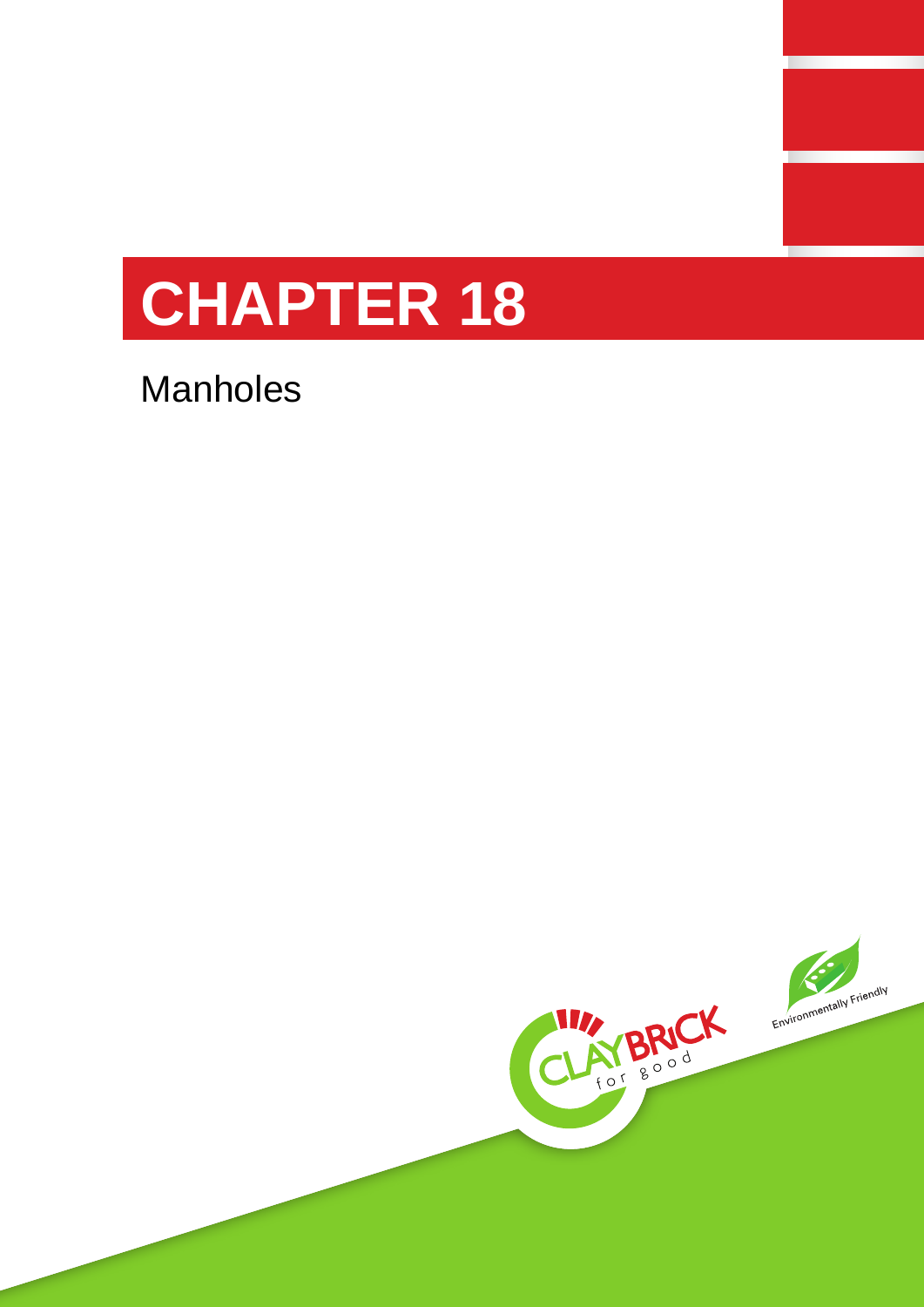

# MANHOLES

# **National Building Regulations : Manholes / Inspection Chambers (I.C)**

### **D25: Drains passing through or under walls or under buildings**

- 1. Where any drain passes under a wall, other than a freestanding wall, such drains shall be of cast-iron pipes and completely encased in concrete no less than 100mm thick.
- 2. Where any drain passes through a building, that part which is within the building shall
	- a. Be adequately supported throughout its length without restricting thermal movement, with any fitting giving such support being securely attached to the building; and
	- b. Be so placed that all junctions, bends and access eyes are readily accessible.

#### **D.26: Means of access to drain**

- 1. Every drain shall have such means of access as may be necessary for inspection and cleansing and without prejudice to the generality of the foregoing:
	- a. There shall be an inspection chamber or manhole:
		- i. At each point where there is a change of direction or gradient;
		- ii. On drains within 12m from any junction, and between the drain and any other drains unless there is an inspection chamber or manhole situated at such junction;
		- iii. Within 1.5 m of the point of junction between a drain and a connecting sewer unless there is an inspection chamber or manhole situated at such junction;
		- iv. At the highest point of a drain unless there is an access eye at that point; and
	- b. No part of a drain shall be at a distance of more than 25m (measured along the line of the drain) from an inspection chamber, manhole or other access point situated on the same drain.
- 2. Every inspection chamber or manhole shall;
- Som (measured along the line of the drain) from an inspection change or other access point situated on the same drain.<br>
2. Every inspection chamber or manhole shall;<br>
2. Every inspection chamber or manhole shall;<br>
2. Every a. Be so designed and constructed of brickwork, concrete, precast concrete sections or other suitable and durable material, so as to:
	- i. Sustain the load which may be imposed upon it and
	- ii. Be watertight
	- b. Be of such size and form as to permit ready access to the drain for inspection, cleansing and rodding;
	- c. Have a removable and non-ventilating cover of adequate strength, constructed of suitable and durable material;
- d. Where the depth of a manhole so requires, an approved means of access as to provide a safe approach to the level of the drain; and
- e. Where the part of the drainage system within the inspection chamber or manhole is constructed of open channels, and provided with benching of a smooth impervious finish, and so formed as to guide the flow of sewage towards the pipe into which the main channel discharges and provide a safe foothold.
- 3. Any inspection chamber or manhole within a building, other than an inspection chamber or manhole giving access to part of a drain which is constructed with inspection fittings having watertight covers shall be:
	- a. So constructed in conjunction with its frame and cover as to be watertight when subjected to the maximum internal pressure which could be caused by blockage of the drainage system at any point below the inspection chamber of manhole; and
	- b. Fitted with a removable and non-ventilating cover of adequate strength constructed of suitable and durable material which is:
		- i. Fitted in a frame with an airtight seal and
		- ii. Secured to the frame by removable bolts made of corrosion-resistant material.

## **D27:Junctions**

- 1. Any connection at a junction between:
	- i. A ranch drain and any other drain; or
	- ii. A drain and connecting sewer where such drain and connecting sewer are not in line shall be so made that the tributary drain discharges its contents into the other drain or connecting sewer obliquely in the direction of flow in that other drain or connection sewer.
- 2. Any connection between a drain and connecting sewer shall be so made that the connection will remain watertight and otherwise satisfactory under all working conditions. Note this connection is usually done by the local authority.

## **D28:Test for drains**

Every drain laid in terms of these regulations shall be tested in accordance with the test contained in prescribed manuals by the local authority.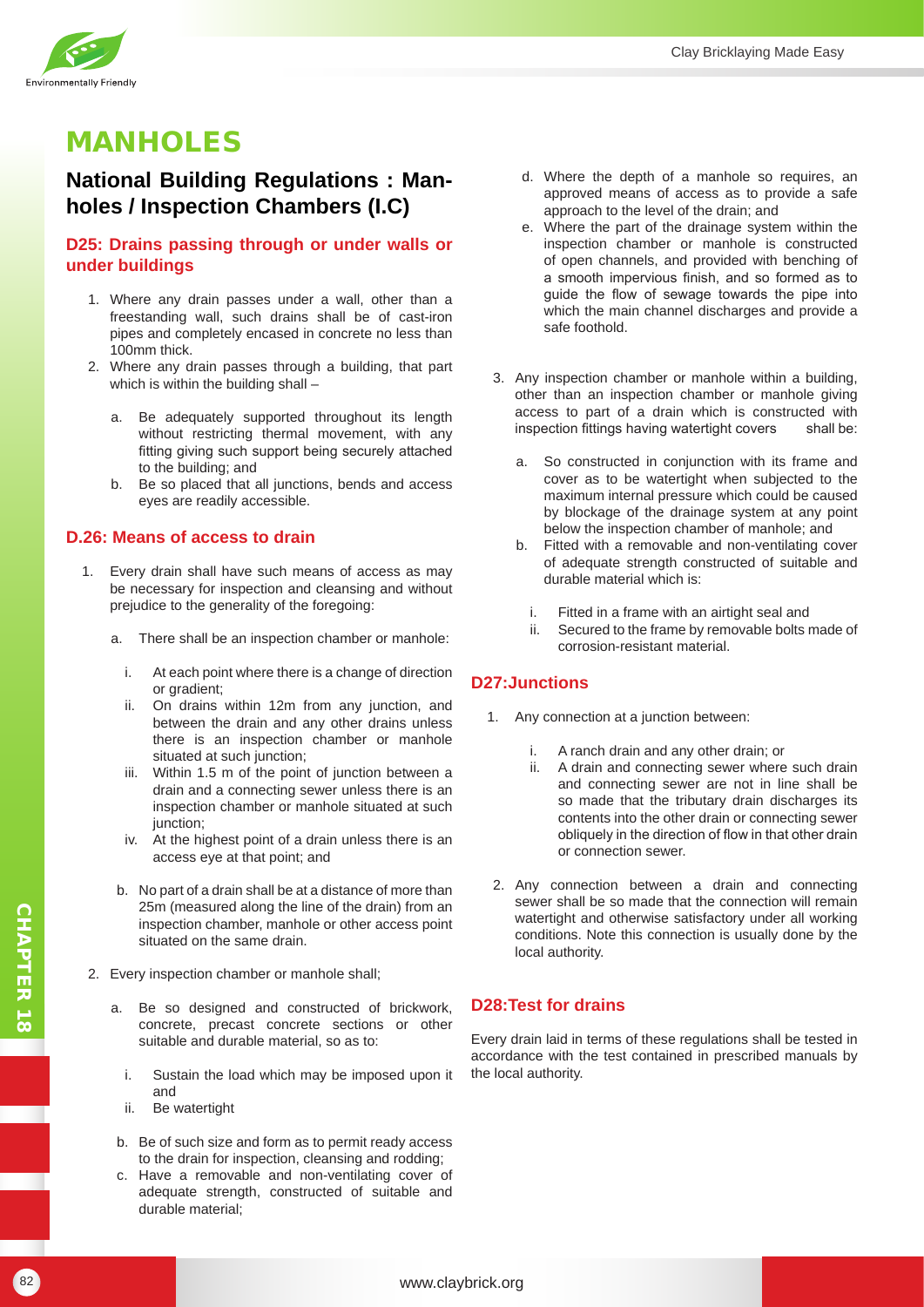



**Plan (b) Section (d)**